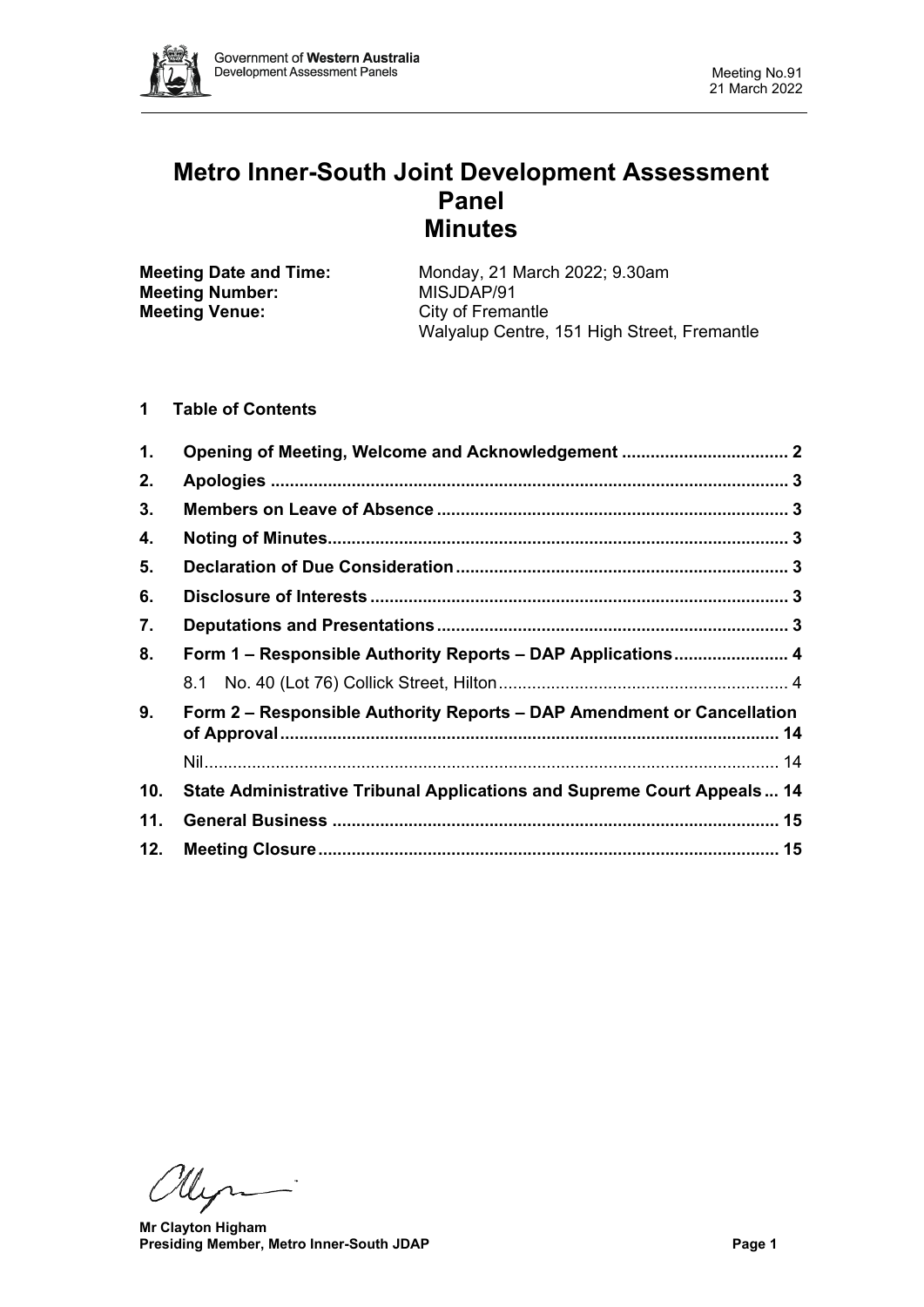

# **Attendance**

## **DAP Members**

Mr Clayton Higham (Presiding Member) Ms Rachel Chapman (Deputy Presiding Member) Ms Diana Goldswain (A/Third Specialist) Cr Andrew Sullivan (Local Government Member, City of Fremantle) Cr Rachel Pemberton (Local Government Member, City of Fremantle)

## **Officers in attendance**

Mr Tom Geddes (City of Fremantle) Ms Chloe Johnston (City of Fremantle)

## **Minute Secretary**

Ms Kayla Goodchild (City of Fremantle)

## **Applicants and Submitters**

Mr Reegan Cake (Dynamic Planning Developments)

## **Members of the Public / Media**

<span id="page-1-0"></span>Nil.

#### **1. Opening of Meeting, Welcome and Acknowledgement**

The Presiding Member declared the meeting open at 9.32am on 21 March 2022 and acknowledged the traditional owners and paid respect to Elders past and present of the land on which the meeting was being held.

The Presiding Member announced the meeting would be run in accordance with the DAP Standing Orders 2020 under the *Planning and Development (Development Assessment Panels) Regulations 2011.*

#### **1.1 Announcements by Presiding Member**

The Presiding Member advised that panel members may refer to technical devices, such as phones and laptops, throughout the meeting to assist them in considering the information before them.

The Presiding Member advised that in accordance with Section 5.16 of the DAP Standing Orders 2020 which states *'A person must not use any electronic, visual or audio recording device or instrument to record the proceedings of the DAP meeting unless the Presiding Member has given permission to do so.',* the meeting would not be recorded.

llyn

**Mr Clayton Higham Presiding Member, Metro Inner-South JDAP Page 2**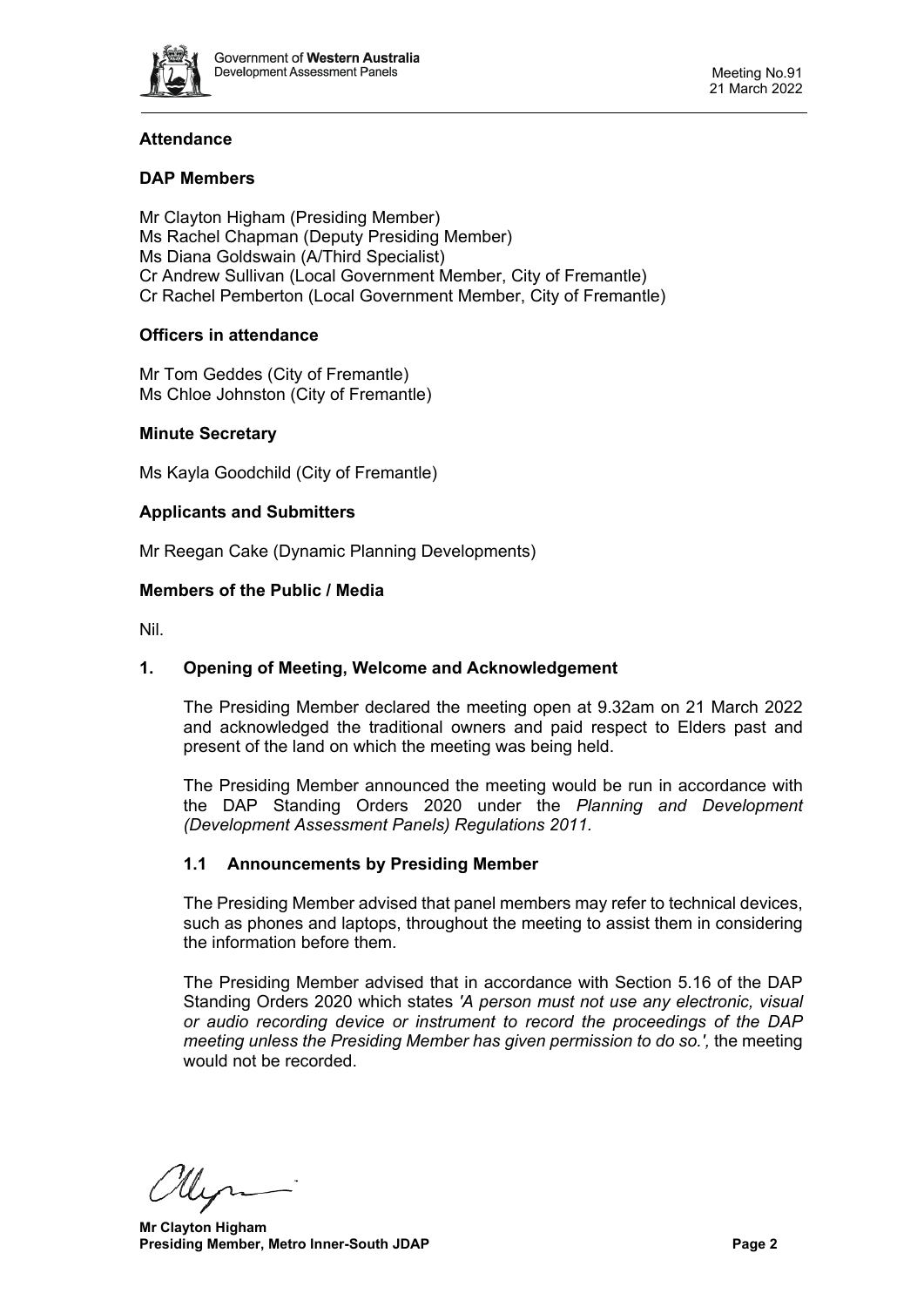

## <span id="page-2-0"></span>**2. Apologies**

Mr Peter Lee (Third Specialist Member)

## <span id="page-2-1"></span>**3. Members on Leave of Absence**

Nil.

## <span id="page-2-2"></span>**4. Noting of Minutes**

DAP members noted that signed minutes of previous meetings are available on the [DAP website.](https://www.dplh.wa.gov.au/about/development-assessment-panels/daps-agendas-and-minutes)

## <span id="page-2-3"></span>**5. Declaration of Due Consideration**

All members declared that they had duly considered the documents.

## <span id="page-2-4"></span>**6. Disclosure of Interests**

In accordance with section 2.4.9 of the DAP Code of Conduct 2017, DAP Member, Cr Andrew Sullivan, declared that he participated in a prior Council meeting in relation to the application at item 8.1. However, under section 2.1.2 of the DAP Code of Conduct 2017, Cr Sullivan acknowledged that he is not bound by any previous decision or resolution of the local government and undertakes to exercise independent judgment in relation to any DAP application before him, which will be considered on its planning merits.

In accordance with section 6.2 and 6.3 of the DAP Standing Orders 2020, the Presiding Member determined that the member listed above, who had disclosed an Impartiality Interest, was permitted to participate in the discussion and voting on the item.

## <span id="page-2-5"></span>**7. Deputations and Presentations**

- **7.1** Mr Reegan Cake (Dynamic Planning Developments) addressed the DAP in support of the recommendation for the application at Item 8.1 and responded to questions from the panel.
- **7.2** The City of Fremantle addressed the DAP in relation to the application at Item 8.1 and responded to questions from the panel.

Ulyn

**Mr Clayton Higham Presiding Member, Metro Inner-South JDAP Page 3**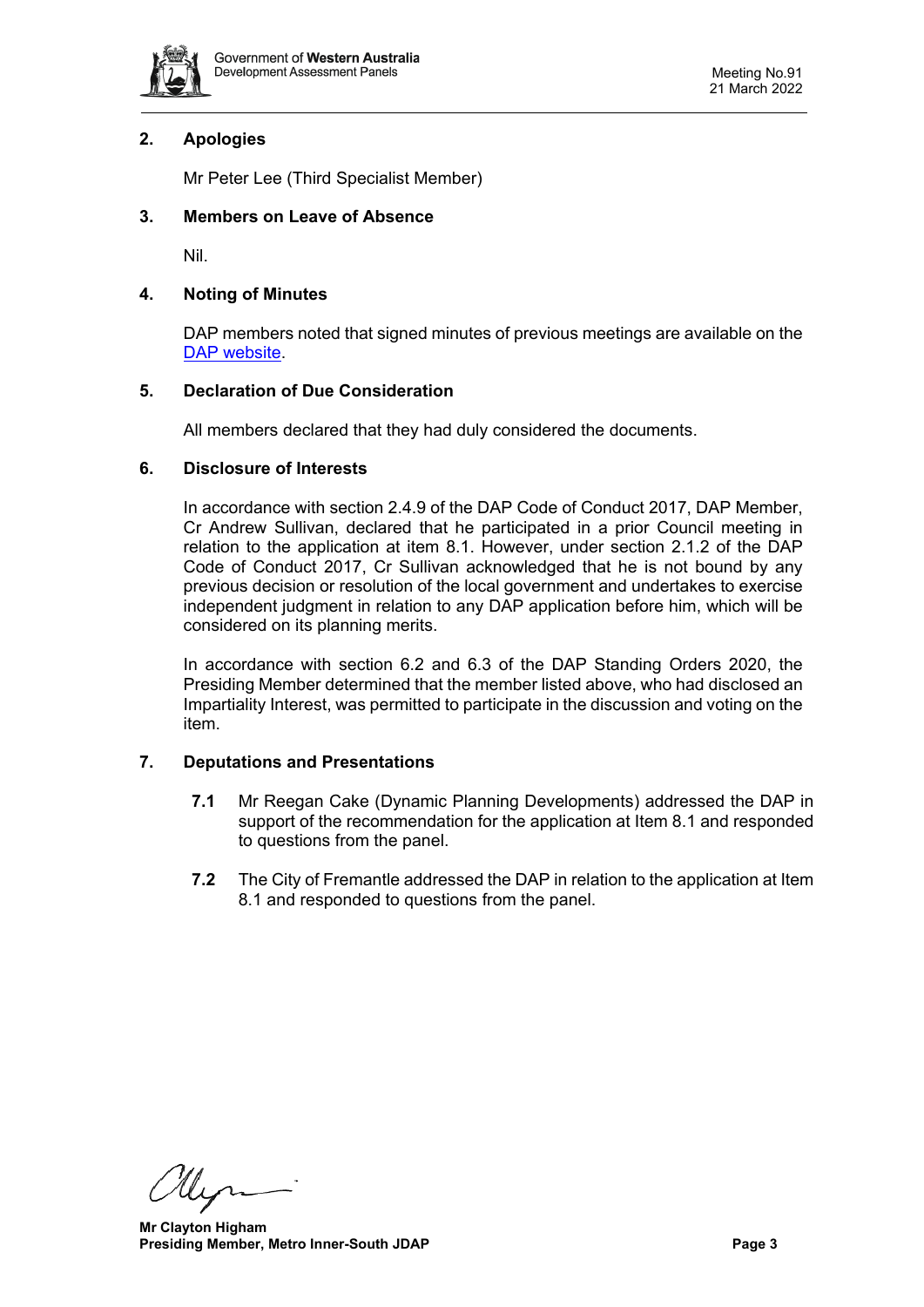

## <span id="page-3-0"></span>**8. Form 1 – Responsible Authority Reports – DAP Applications**

## <span id="page-3-1"></span>**8.1 No. 40 (Lot 76) Collick Street, Hilton**

| Development Description: | Additions and alterations to existing building<br>and change of use to child care premises |  |
|--------------------------|--------------------------------------------------------------------------------------------|--|
| Applicant:               | <b>Dynamic Planning</b>                                                                    |  |
| Owner:                   | <b>Perth Diocesan Trustees</b>                                                             |  |
| Responsible Authority:   | City of Fremantle                                                                          |  |
| DAP File No:             | DAP/21/02143                                                                               |  |
|                          |                                                                                            |  |

## **REPORT RECOMMENDATION**

**Moved by: Cr Andrew Sullivan <b>Seconded by:** Ms Rachel Chapman

That the Metro Inner-South JDAP resolves to:

- 1. **Accept** that the DAP Application reference DAP/21/02143 is appropriate for consideration as a "Child Care Premises" land use and compatible with the objectives of the zoning table in City of Fremantle Local Planning Scheme No. 4;
- 2. **Approve** DAP Application reference DAP/21/02143 and accompanying plans (A100 Rev D, A101 Rev AA, A103 Rev AA, A104 Rev AA – dated 18 February 2022) in accordance with Clause 68 of Schedule 2 (Deemed Provisions) of the *Planning and Development (Local Planning Schemes) Regulations 2015*, and the provisions of City of Fremantle Local Planning Scheme 4.

#### **Conditions**

- 1. Pursuant to clause 26 of the Metropolitan Region Scheme, this approval is deemed to be an approval under clause 24(1) of the Metropolitan Region Scheme.
- 2. This decision constitutes planning approval only and is valid for a period of 4 years from the date of approval. If the subject development is not substantially commenced within the specified period, the approval shall lapse and be of no further effect.
- 3. Prior to the occupation of the development hereby approved, vehicle crossovers shall be constructed to the City's specification and thereafter maintained to the satisfaction of the City of Fremantle. The City's crossover specifications can be found via the following link: [https://www.fremantle.wa.gov.au/crossovers.](https://www.fremantle.wa.gov.au/crossovers)
- 4. Prior to the occupation of the development hereby approved, any redundant crossovers shall be removed and the verge and kerbing reinstated to the City's specifications, at the expense of the applicant and to the satisfaction of the City of Fremantle. The City's crossover specifications can be found via the following link: [https://www.fremantle.wa.gov.au/crossovers.](https://www.fremantle.wa.gov.au/crossovers)

**Mr Clayton Higham Presiding Member, Metro Inner-South JDAP Page 4 Page 4**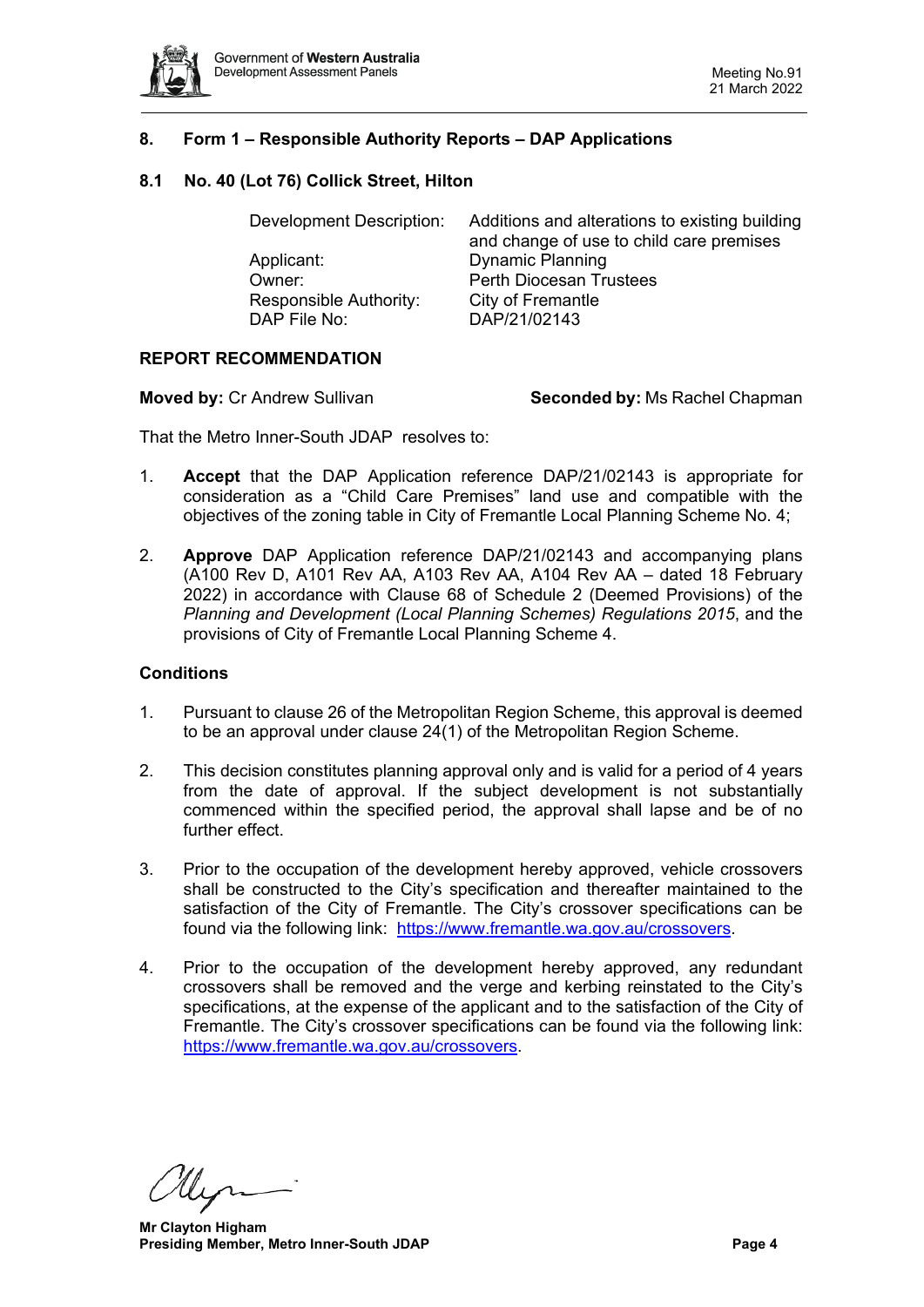

- 5. Prior to the issue of a Building Permit for the development hereby approved, details of how the recommendations contained in the Acoustic Report (Ref: 28783-1- 21446), prepared by Herring Storer Acoustics, dated 3 December 2021 and are to be implemented are to be submitted to the satisfaction of the City of Fremantle.
- 6. Prior to lodging an application for a building permit, storm water disposal plans, details and calculations must be submitted for approval by the City of Fremantle and thereafter implemented, constructed and maintained to the satisfaction of the City of Fremantle.
- 7. Prior to the issue of a building permit, a detailed landscaping plan, including information relating to species selection, reticulation, details of existing vegetation to be retained, and treatment of landscaped surfaces (i.e. mulch, lawn, synthetic grass etc), shall be submitted to and approved by the City of Fremantle.
- 8. Prior to the occupation of the development, the approved landscaping shall be completed in accordance with the approved plans or any approved modifications thereto to the satisfaction of the City of Fremantle. All landscaped areas are to be maintained on an ongoing basis for the life of the development, to the satisfaction of the City of Fremantle.
- 9. Prior to issue of a building permit of the development hereby approved, the owner is to submit a waste management plan for approval by the City, detailing at a minimum the following:
	- Estimated waste generation
	- Proposed storage of receptacles
	- Collection methodology for waste
	- Additional management requirements to be implemented and maintained for the life of the development.

The waste management plan should give consideration to the fact the City is required to manage residential waste. As a result, the waste management plan will need to align with the waste services available to residents. The Waste Management Plan must be implemented at all times to the satisfaction of the City of Fremantle.

- 10. All works indicated on the approved plans, including any footings, shall be wholly located within the cadastral boundaries of the subject site.
- 11. Prior to the issue of a Building Permit for the development hereby approved, an outdoor lighting plan must be submitted and approved by the City of Fremantle. The outdoor lighting is to be designed, baffled and located to prevent any increase in light spill onto the adjoining properties.
- 12. Prior to the occupation of the development hereby approved, all car parking, and vehicle access and circulation areas shall be maintained and available for car parking/loading, and vehicle access and circulation on an ongoing basis to the satisfaction of the City of Fremantle.

**Mr Clayton Higham Presiding Member, Metro Inner-South JDAP Page 5 Page 5**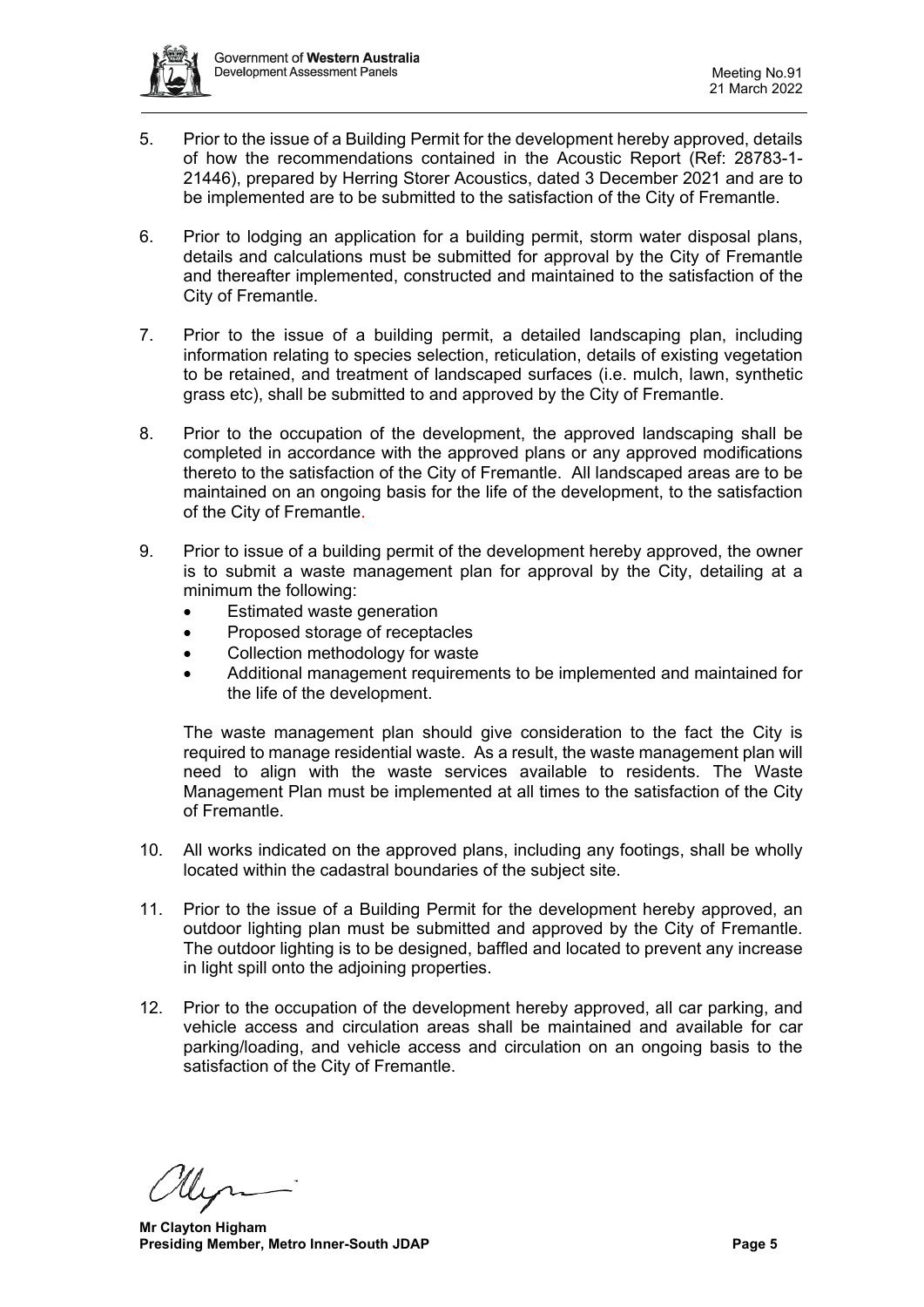

- 13. The signage hereby permitted shall not contain any flashing or moving light or radio; animation or movement in its design or structure; reflective, retro-reflective or fluorescent materials in its design structure.
- 14. Prior to the issue of a Building Permit or Demolition Permit a Construction/Demolition Management Plan shall be submitted and approved, to the satisfaction of the City of Fremantle addressing, but not limited to, the following matters:
	- a) Use of City car parking bays for construction related activities;
	- b) Protection of infrastructure and street trees within the road reserve;
	- c) Security fencing around construction sites;
	- d) Gantries;
	- e) Access to site by construction vehicles;
	- f) Contact details;
	- g) Site offices;
	- h) Noise Construction work and deliveries;
	- i) Sand drift and dust management;
	- j) Waste management;
	- k) Dewatering management plan;
	- l) Traffic management; and
	- m) Works affecting pedestrian areas.

The approved Demolition and Construction Management Plan shall be adhered to throughout the demolition of the existing building on site and construction of the new development.

- 15. Where any of the preceding conditions has a time limitation for compliance, if any condition is not met by the time requirement within that condition, then the obligation to comply with the requirements of any such condition (other than the time limitation for compliance specified in that condition), continues whilst the approved development continues.
- 16. Prior to the lodgement of a building permit, the applicant shall provide a verge landscaping plan for the Collick Street and Holmes Place frontages to be approved. Prior to occupation of the development, the landscaping shall be installed to the satisfaction of the City of Fremantle.
- 17. The pylon sign shown on the plans does not form part of this approval.

**Mr Clayton Higham Presiding Member, Metro Inner-South JDAP Page 6 Page 6**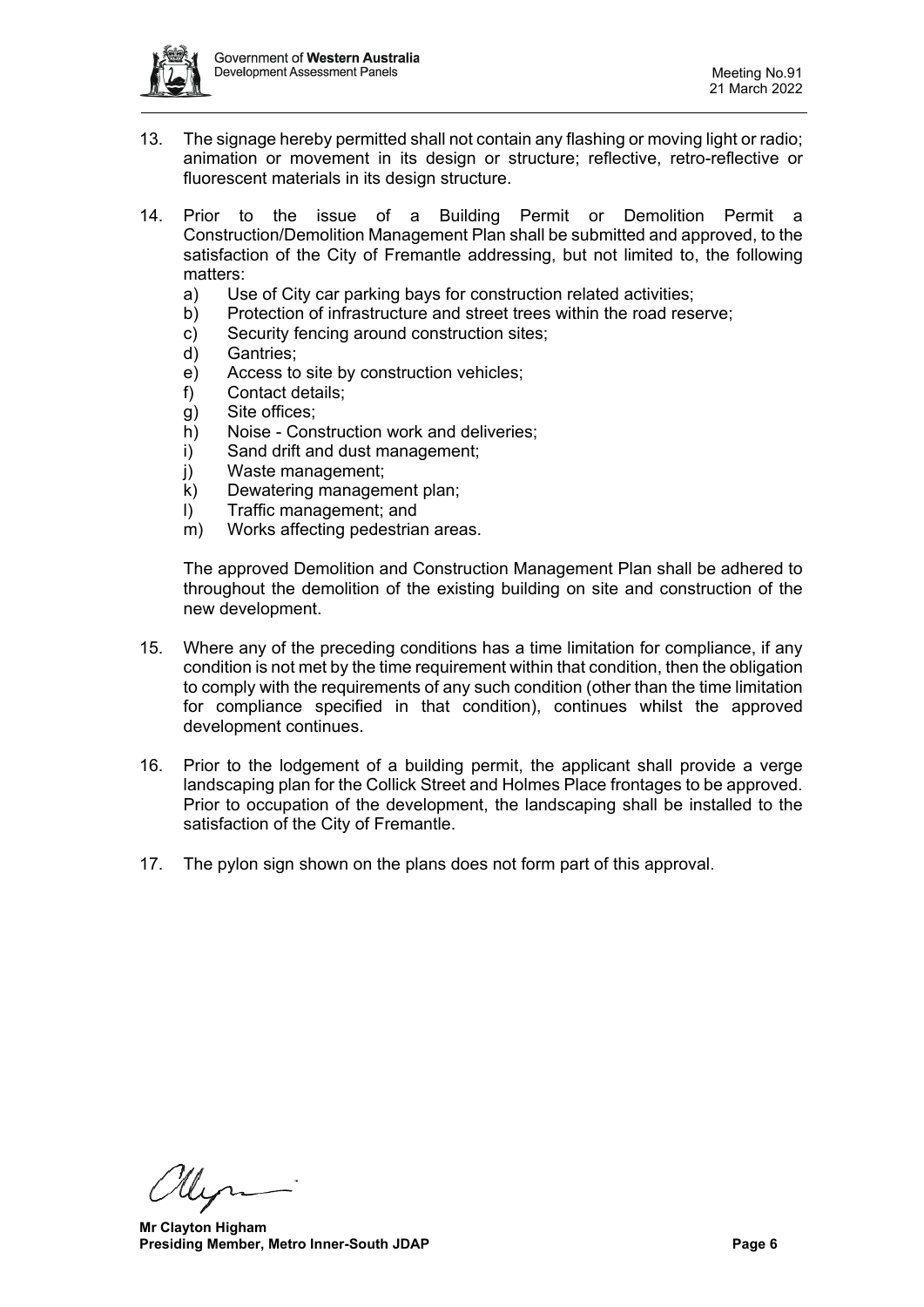

# **Advice Notes**

- 1. It is recommended that the applicant liaise with the adjoining property owner (s) regarding the possible retention or replacement of the existing dividing fence along the common lot boundary. Please refer to the Dividing Fences Act 1961 for the rights and responsibilities of land owners regarding dividing fences. Information is available at the following website: [http://buildingcommission.wa.gov.au/bid/Dividing\\_Fences.aspx.](http://buildingcommission.wa.gov.au/bid/Dividing_Fences.aspx)
- 2. Further to the condition of approval requiring that all works be contained to the subject site, the applicant is advised that further approval of the final details of the on street parking bays shown in Holmes Place shall be submitted to the satisfaction of the City's Infrastructure and Project Delivery directorate prior to the implementation of these bays.
- 3. A Building permit is required for the proposed Building Works. A certified BA1 application form must be submitted and a Certificate of Design Compliance (issued by a Registered Building Surveyor Contractor in the private sector) must be submitted with the BA1.
- 4. The applicant is advised that a crossover permit must be obtained from the City's Engineering Department. New/modified crossover(s) shall comply with the City's standard for crossovers, which are available on the City of Fremantle's web site.
- 5. The applicant is encouraged to maintain the adjacent verge in accordance with the City's Verge Garden Policy which can be found on the City website at: <https://www.fremantle.wa.gov.au/resident-perks>
- 6. Prior to commencement of development the existing trees within the road reserve and on site trees to be retained, shown on the approved plans shall be protected through the implementation of a Tree Protection Zone for protection during construction. Additional information with regard to the tree protection zone requirements can be found here: [https://www.fremantle.wa.gov.au/residents/trees-and-verges.](https://www.fremantle.wa.gov.au/residents/trees-and-verges)
- 7. The applicant is advised that additional information in relation to the City's waste management requirements can be found here: <https://www.fremantle.wa.gov.au/residents/waste-and-recycling>
- 8. The premises must comply with the *Food Act 2008*, regulations and the Food Safety Standards incorporating AS 4674-2004 *Design, construction and fit-out of food premises*. Detailed architectural plans and elevations must be submitted to Environmental Health Services for approval prior to construction. The food business is required to be registered under the *Food Act 2008*. For further information contact Environmental Health Services on 9432 9999 or via [health@fremantle.wa.gov.au.](mailto:health@fremantle.wa.gov.au)

**Mr Clayton Higham Presiding Member, Metro Inner-South JDAP Page 7 Page 7**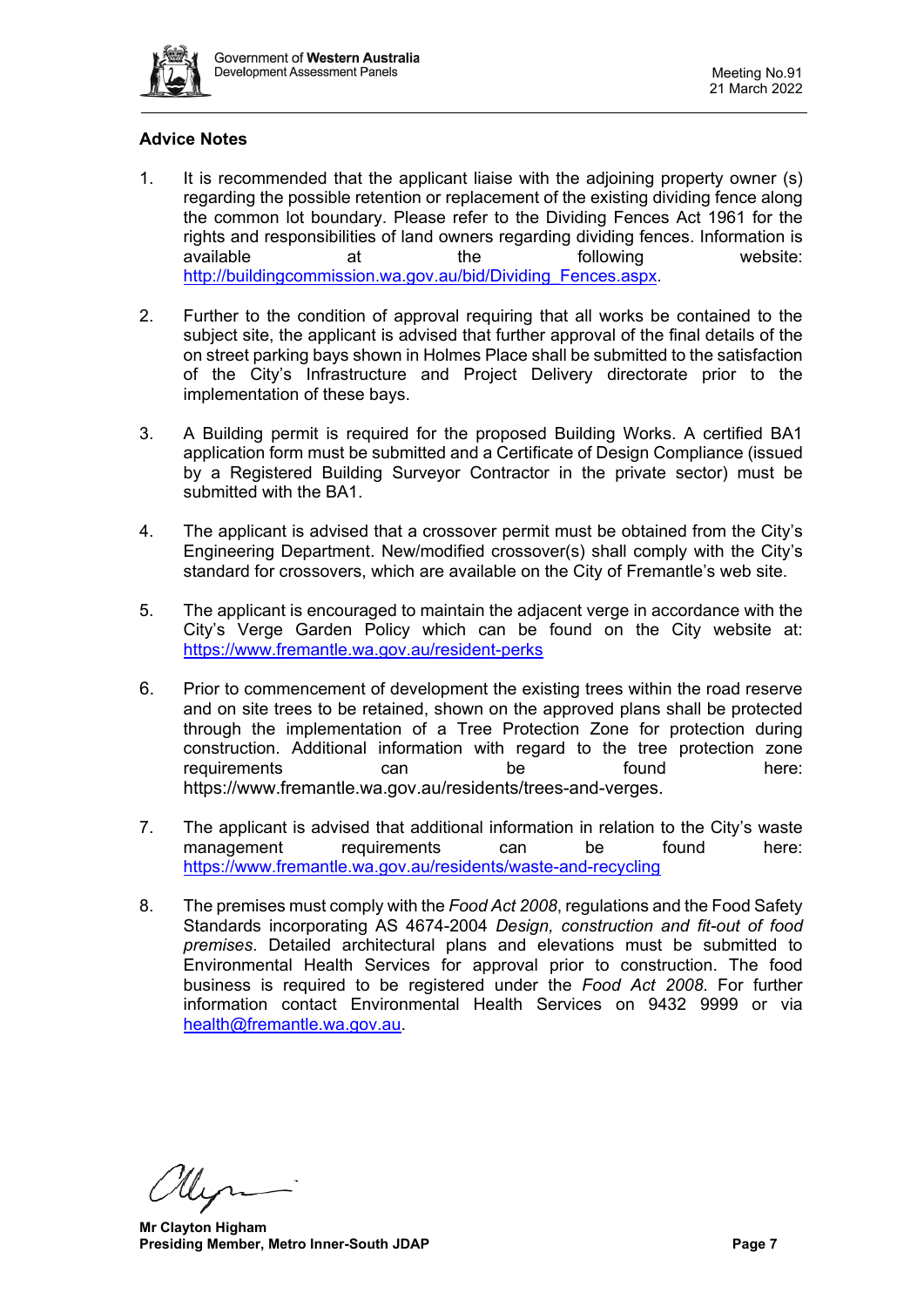

9. Any removal of asbestos is to comply with the following –

Under ten (10) square metres of bonded (non-friable) asbestos can be removed without a license and in accordance with the *Health (Asbestos) Regulations 1992* and the *Environmental Protection (Controlled Waste) Regulations 2001*. Over 10 square metres must be removed by a licensed person or business for asbestos removal. All asbestos removal is to be carried out in accordance with the *Occupational Safety and Health Act 1984* and accompanying regulations and the requirements of the *Code of Practice for the Safe Removal of Asbestos 2nd Edition [NOHSC: 2002 (2005)]*;

Note: Removal of any amount of friable asbestos must be done by a licensed person or business and an application submitted to WorkSafe, Department of Commerce. [http://www.docep.wa.gov.au](http://www.docep.wa.gov.au/)

10. If construction works involve the emission of noise above the assigned levels in the *Environmental Protection (Noise) Regulations 1997*, they should only occur on Monday to Saturday between 7.00 am and 7.00 pm (excluding public holidays). In instances where such construction work needs to be performed outside these hours, an *Application for Approval of a Noise Management Plan* must be submitted to the City of Fremantle Environmental Health Services for approval at least 7 days before construction can commence.

Note: Construction work includes, but is not limited to, Hammering, Bricklaying, Roofing, use of Power Tools and radios etc.

- 11. All noise from the proposed development must comply with the requirements of the *Environmental Protection (Noise) Regulations 1997* (as amended), such as:
	- 1. mechanical service systems like air-conditioners, exhaust outlets, motors, compressors and pool filters;
	- 2. vehicles;
	- 3. amplified acoustic systems; and
	- 4. patron noise.

It is advised to seek the services of a competent acoustic consultant to assist the applicant to address the potential noise impacts on noise sensitive receivers.

12. The applicant is advised that any signage may be subject to a separate application for planning approval.

**Mr Clayton Higham Presiding Member, Metro Inner-South JDAP Page 8**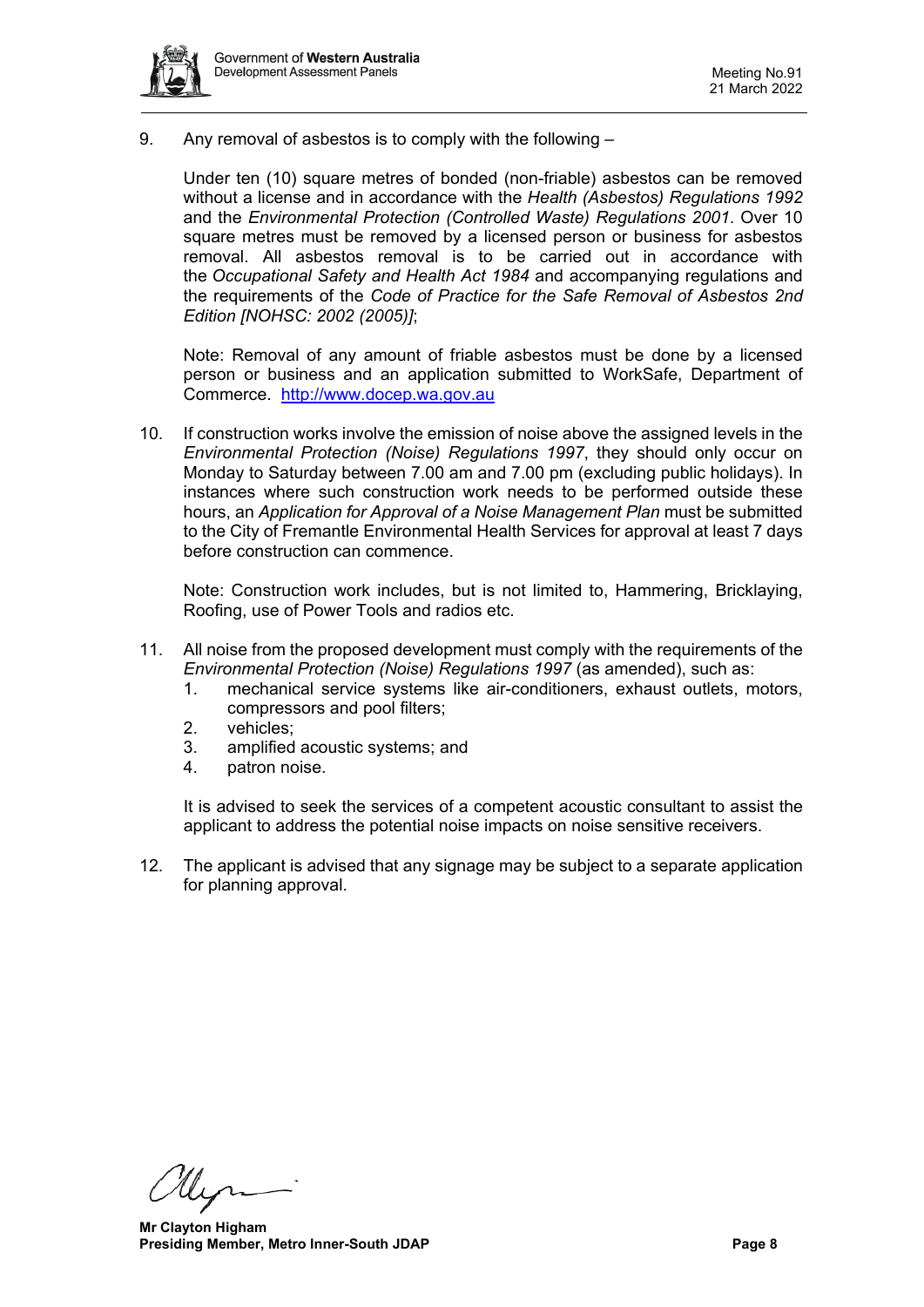

## **AMENDING MOTION 1**

**Moved by:** Ms Rachel Chapman **Seconded by:** Cr Andrew Sullivan

That a new Condition No.18 be added to read as follows:

*Prior to the issue of a Demolition Permit or Building Permit for the development hereby approved, the owner/developer is to submit plans depicting the location of all piped, ducted and wired services, air conditioners, hot water systems, water storage tanks, service meters and bin storage areas to minimise any visual and noise impact on the occupants of nearby properties and screened from view from the street. Design plans for the location, materials, and construction for screening of any proposed*  external building plant must be submitted to and approved by the City of *Fremantle.*

**The Amending Motion was put and CARRIED UNANIMOUSLY.**

**REASON: This condition was considered necessary on the basis that the plans currently did not provide any such details and it was evident that the change of use and expansion of the building would result in modifications/upgrades to these building services which, if not suitably designed and located, could have a detrimental impact on the amenity of nearby residents and the streetscape appearance.**

## **AMENDING MOTION 2**

**Moved by:** Cr Rachel Pemberton **Seconded by:** Ms Rachel Chapman

That a new Condition No.19 be added to read as follows:

*Prior to the issue of a building permit for the development hereby approved, the owner/developer is to submit a verge parking plan for the two parking bays on Holmes Place to the City of Fremantle for approval. The works shown on the approved plan shall be installed by the City of Fremantle at the cost of the owner/developer prior to the occupation of the development hereby approved.* 

**The Amending Motion was put and CARRIED UNANIMOUSLY.**

**REASON: To address the parking shortfall and enable an easily drop off, pick up point as indicated on the plans.**

Ulyn

**Mr Clayton Higham Presiding Member, Metro Inner-South JDAP Page 9**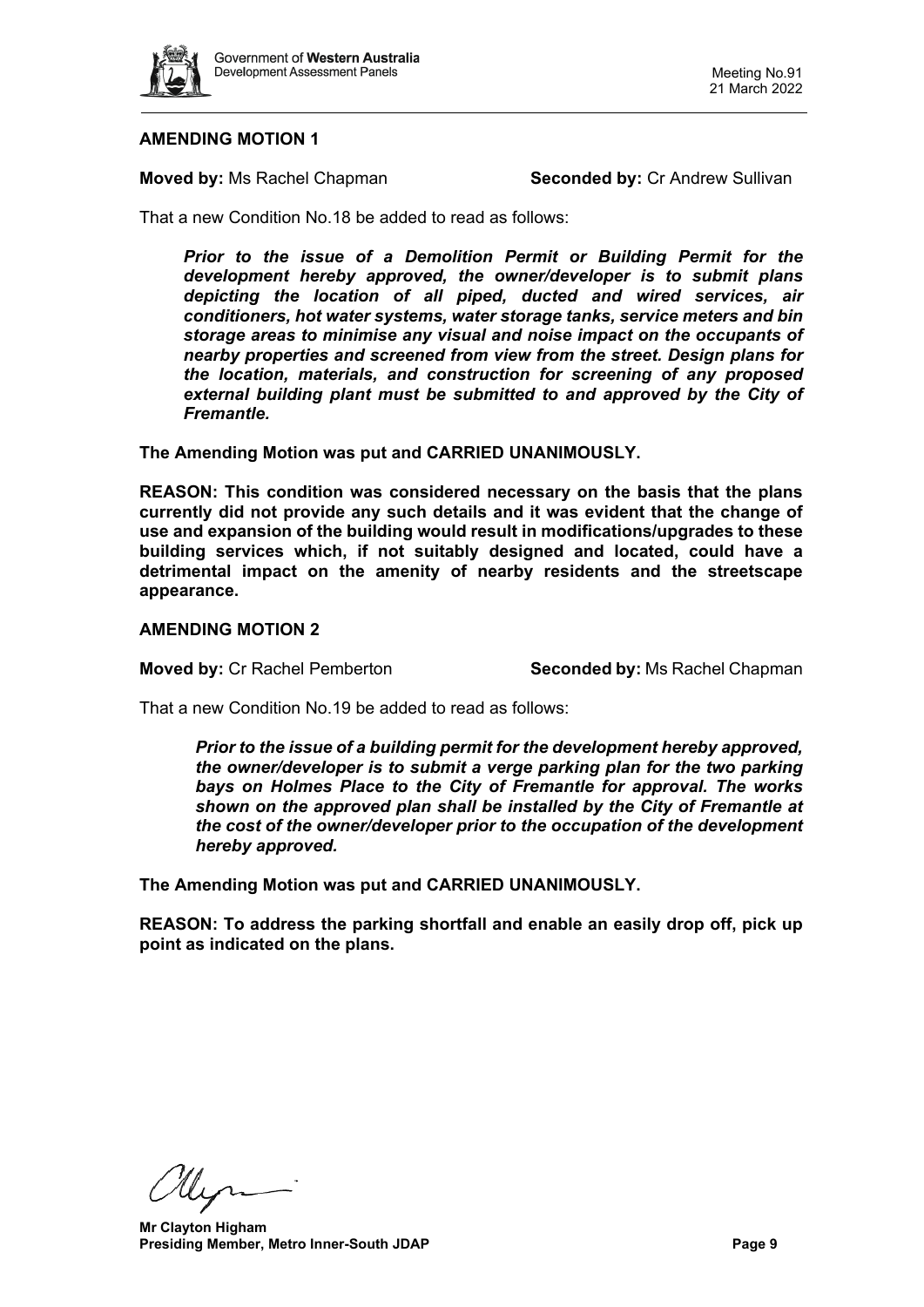

# **REPORT RECOMMENDATION (AS AMENDED)**

That the Metro Inner South JDAP resolves to:

- 1. **Accept** that the DAP Application reference DAP/21/02143 is appropriate for consideration as a "Child Care Premises" land use and compatible with the objectives of the zoning table in City of Fremantle Local Planning Scheme No. 4;
- 2. **Approve** DAP Application reference DAP/21/02143 and accompanying plans (A100 Rev D, A101 Rev AA, A103 Rev AA, A104 Rev AA – dated 18 February 2022) in accordance with Clause 68 of Schedule 2 (Deemed Provisions) of the *Planning and Development (Local Planning Schemes) Regulations 2015*, and the provisions of City of Fremantle Local Planning Scheme 4.

## **Conditions**

- 1. Pursuant to clause 26 of the Metropolitan Region Scheme, this approval is deemed to be an approval under clause 24(1) of the Metropolitan Region Scheme.
- 2. This decision constitutes planning approval only and is valid for a period of 4 years from the date of approval. If the subject development is not substantially commenced within the specified period, the approval shall lapse and be of no further effect.
- 3. Prior to the occupation of the development hereby approved, vehicle crossovers shall be constructed to the City's specification and thereafter maintained to the satisfaction of the City of Fremantle. The City's crossover specifications can be found via the following link: [https://www.fremantle.wa.gov.au/crossovers.](https://www.fremantle.wa.gov.au/crossovers)
- 4. Prior to the occupation of the development hereby approved, any redundant crossovers shall be removed and the verge and kerbing reinstated to the City's specifications, at the expense of the applicant and to the satisfaction of the City of Fremantle. The City's crossover specifications can be found via the following link: [https://www.fremantle.wa.gov.au/crossovers.](https://www.fremantle.wa.gov.au/crossovers)
- 5. Prior to the issue of a Building Permit for the development hereby approved, details of how the recommendations contained in the Acoustic Report (Ref: 28783-1- 21446), prepared by Herring Storer Acoustics, dated 3 December 2021 and are to be implemented are to be submitted to the satisfaction of the City of Fremantle.
- 6. Prior to lodging an application for a building permit, storm water disposal plans, details and calculations must be submitted for approval by the City of Fremantle and thereafter implemented, constructed and maintained to the satisfaction of the City of Fremantle.
- 7. Prior to the issue of a building permit, a detailed landscaping plan, including information relating to species selection, reticulation, details of existing vegetation to be retained, and treatment of landscaped surfaces (i.e. mulch, lawn, synthetic grass etc), shall be submitted to and approved by the City of Fremantle.

**Mr Clayton Higham Presiding Member, Metro Inner-South JDAP Page 10 Page 10**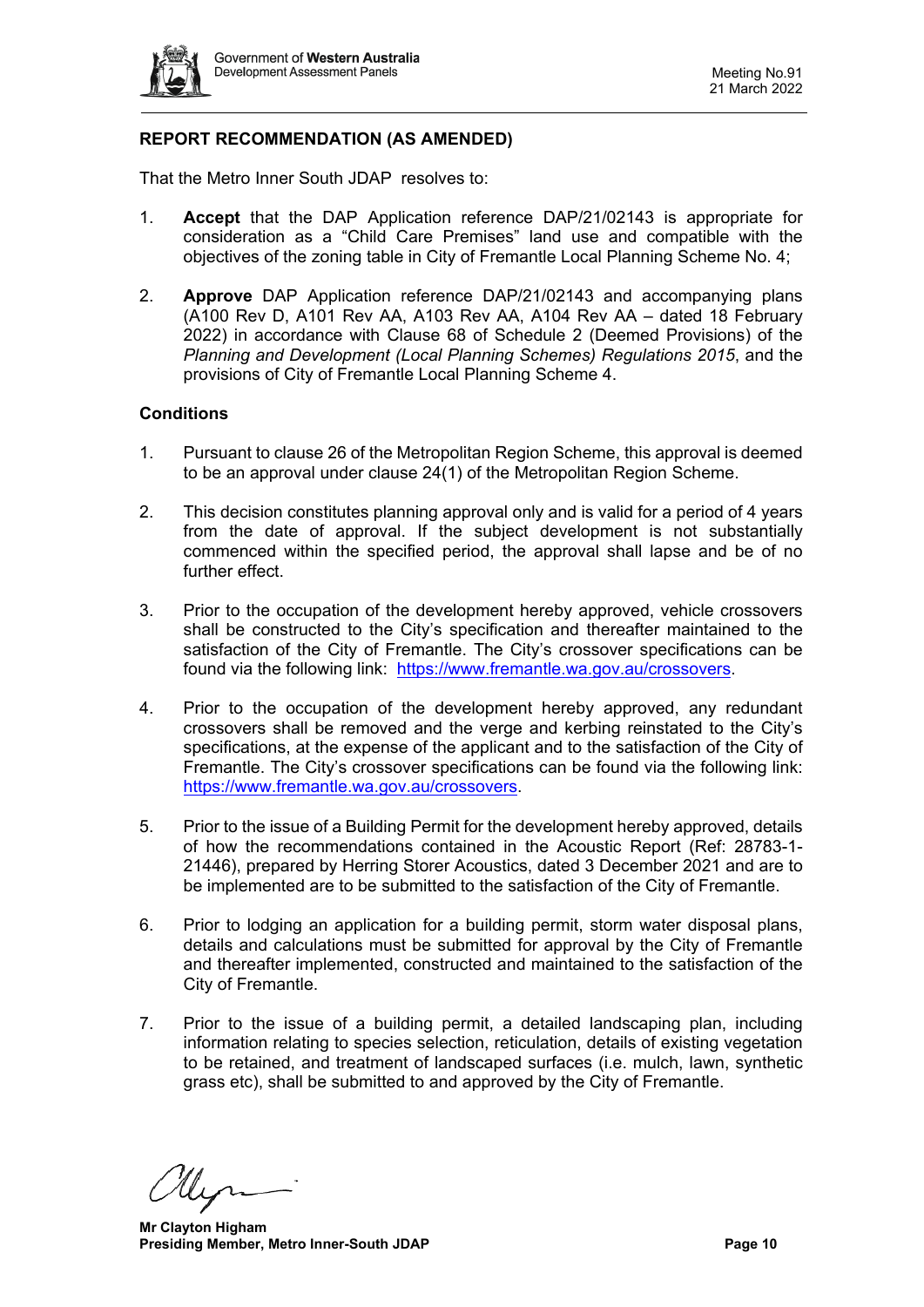

- 8. Prior to the occupation of the development, the approved landscaping shall be completed in accordance with the approved plans or any approved modifications thereto to the satisfaction of the City of Fremantle. All landscaped areas are to be maintained on an ongoing basis for the life of the development, to the satisfaction of the City of Fremantle.
- 9. Prior to issue of a building permit of the development hereby approved, the owner is to submit a waste management plan for approval by the City, detailing at a minimum the following:
	- Estimated waste generation
	- Proposed storage of receptacles
	- Collection methodology for waste
	- Additional management requirements to be implemented and maintained for the life of the development.

The waste management plan should give consideration to the fact the City is required to manage residential waste. As a result, the waste management plan will need to align with the waste services available to residents. The Waste Management Plan must be implemented at all times to the satisfaction of the City of Fremantle.

- 10. All works indicated on the approved plans, including any footings, shall be wholly located within the cadastral boundaries of the subject site.
- 11. Prior to the issue of a Building Permit for the development hereby approved, an outdoor lighting plan must be submitted and approved by the City of Fremantle. The outdoor lighting is to be designed, baffled and located to prevent any increase in light spill onto the adjoining properties.
- 12. Prior to the occupation of the development hereby approved, all car parking, and vehicle access and circulation areas shall be maintained and available for car parking/loading, and vehicle access and circulation on an ongoing basis to the satisfaction of the City of Fremantle.
- 13. The signage hereby permitted shall not contain any flashing or moving light or radio; animation or movement in its design or structure; reflective, retro-reflective or fluorescent materials in its design structure.
- 14. Prior to the issue of a Building Permit or Demolition Permit a Construction/Demolition Management Plan shall be submitted and approved, to the satisfaction of the City of Fremantle addressing, but not limited to, the following matters:
	- a) Use of City car parking bays for construction related activities;
	- b) Protection of infrastructure and street trees within the road reserve;
	- c) Security fencing around construction sites;
	- d) Gantries;
	- e) Access to site by construction vehicles;
	- f) Contact details;
	- g) Site offices;
	- h) Noise Construction work and deliveries;
	- i) Sand drift and dust management;

**Mr Clayton Higham Presiding Member, Metro Inner-South JDAP Page 11 Page 11**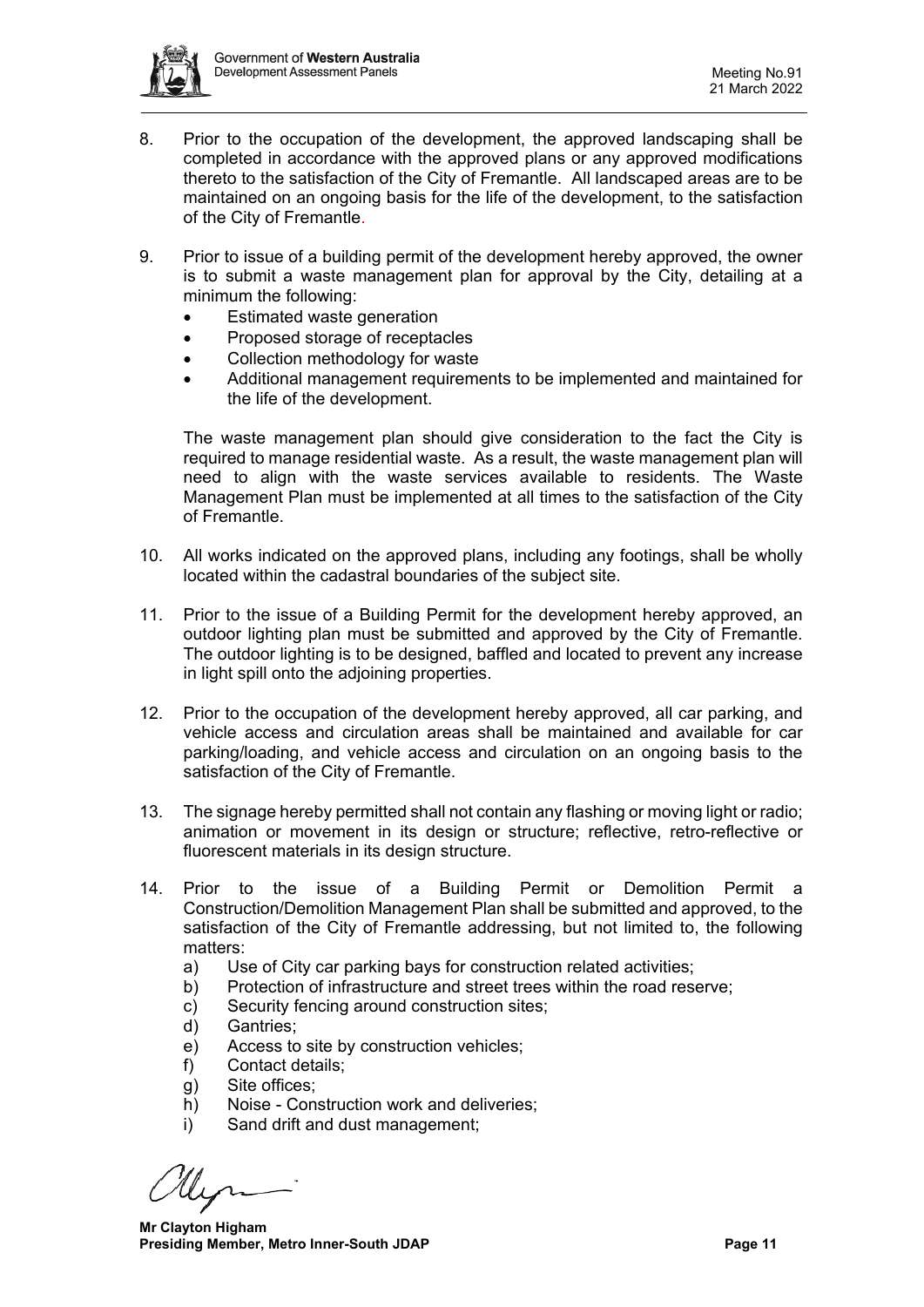- j) Waste management;
- k) Dewatering management plan;
- l) Traffic management; and
- m) Works affecting pedestrian areas.

The approved Demolition and Construction Management Plan shall be adhered to throughout the demolition of the existing building on site and construction of the new development.

- 15. Where any of the preceding conditions has a time limitation for compliance, if any condition is not met by the time requirement within that condition, then the obligation to comply with the requirements of any such condition (other than the time limitation for compliance specified in that condition), continues whilst the approved development continues.
- 16. Prior to the lodgement of a building permit, the applicant shall provide a verge landscaping plan for the Collick Street and Holmes Place frontages to be approved. Prior to occupation of the development, the landscaping shall be installed to the satisfaction of the City of Fremantle.
- 17. The pylon sign shown on the plans does not form part of this approval.
- 18. Prior to the issue of a Demolition Permit or Building Permit for the development hereby approved, the owner/developer is to submit plans depicting the location of all piped, ducted and wired services, air conditioners, hot water systems, water storage tanks, service meters and bin storage areas to minimise any visual and noise impact on the occupants of nearby properties and screened from view from the street. Design plans for the location, materials, and construction for screening of any proposed external building plant must be submitted to and approved by the City of Fremantle.
- 19. Prior to the issue of a building permit for the development hereby approved, the owner/developer is to submit a verge parking plan for the two parking bays on Holmes Place to the City of Fremantle for approval. The works shown on the approved plan shall be installed by the City of Fremantle at the cost of the owner/developer prior to the occupation of the development hereby approved.

## **Advice Notes**

- 1. It is recommended that the applicant liaise with the adjoining property owner (s) regarding the possible retention or replacement of the existing dividing fence along the common lot boundary. Please refer to the Dividing Fences Act 1961 for the rights and responsibilities of land owners regarding dividing fences. Information is available at the following website: [http://buildingcommission.wa.gov.au/bid/Dividing\\_Fences.aspx.](http://buildingcommission.wa.gov.au/bid/Dividing_Fences.aspx)
- 2. Further to the condition of approval requiring that all works be contained to the subject site, the applicant is advised that further approval of the final details of the on street parking bays shown in Holmes Place shall be submitted to the satisfaction of the City's Infrastructure and Project Delivery directorate prior to the implementation of these bays.

**Mr Clayton Higham Presiding Member, Metro Inner-South JDAP Page 12 Page 12**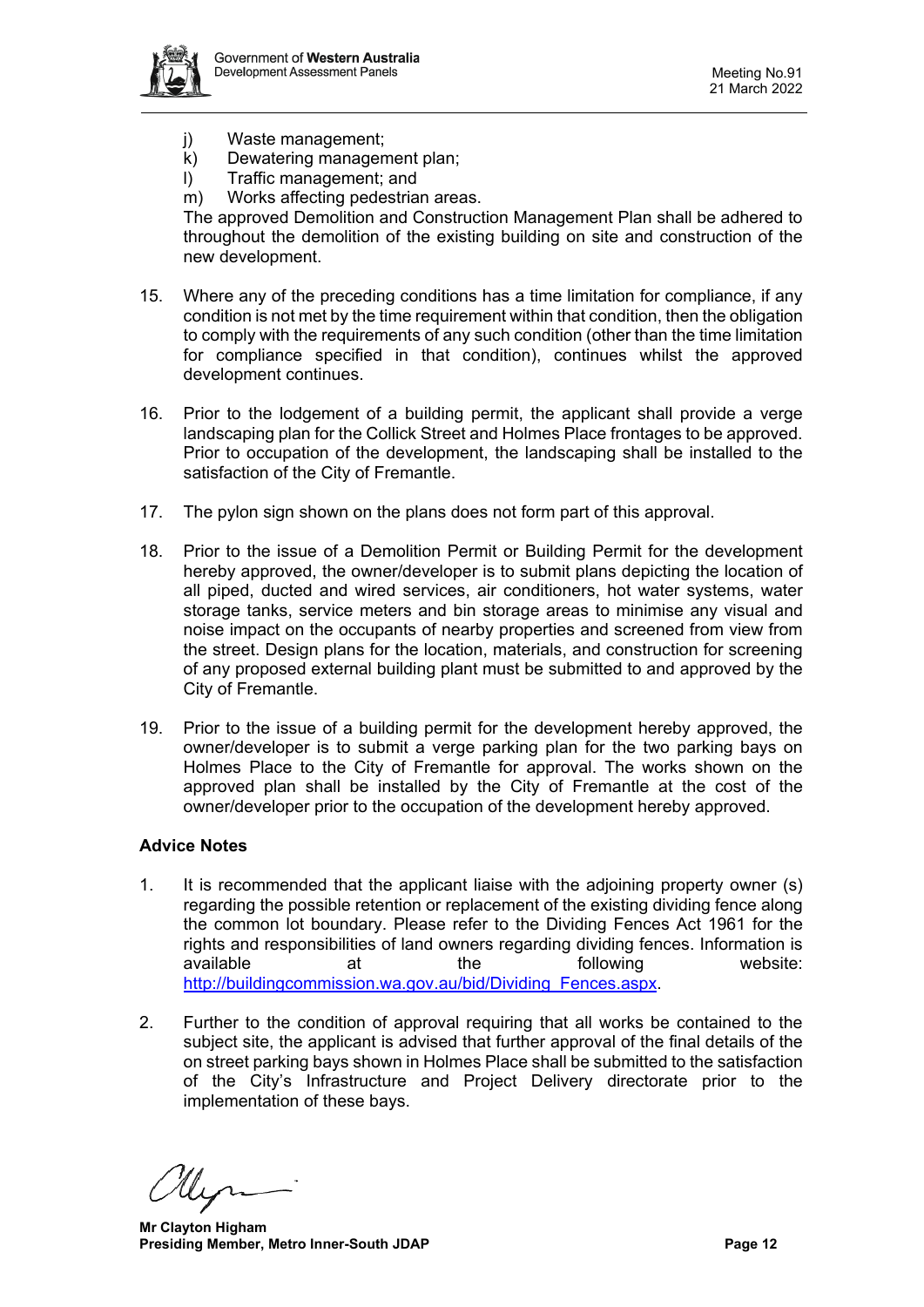

- 3. A Building permit is required for the proposed Building Works. A certified BA1 application form must be submitted and a Certificate of Design Compliance (issued by a Registered Building Surveyor Contractor in the private sector) must be submitted with the BA1.
- 4. The applicant is advised that a crossover permit must be obtained from the City's Engineering Department. New/modified crossover(s) shall comply with the City's standard for crossovers, which are available on the City of Fremantle's web site.
- 5. The applicant is encouraged to maintain the adjacent verge in accordance with the City's Verge Garden Policy which can be found on the City website at: <https://www.fremantle.wa.gov.au/resident-perks>
- 6. Prior to commencement of development the existing trees within the road reserve and on site trees to be retained, shown on the approved plans shall be protected through the implementation of a Tree Protection Zone for protection during construction. Additional information with regard to the tree protection zone requirements can be found here: [https://www.fremantle.wa.gov.au/residents/trees-and-verges.](https://www.fremantle.wa.gov.au/residents/trees-and-verges)
- 7. The applicant is advised that additional information in relation to the City's waste management requirements can be found here: <https://www.fremantle.wa.gov.au/residents/waste-and-recycling>
- 8. The premises must comply with the *Food Act 2008*, regulations and the Food Safety Standards incorporating AS 4674-2004 *Design, construction and fit-out of food premises*. Detailed architectural plans and elevations must be submitted to Environmental Health Services for approval prior to construction. The food business is required to be registered under the *Food Act 2008*. For further information contact Environmental Health Services on 9432 9999 or via [health@fremantle.wa.gov.au.](mailto:health@fremantle.wa.gov.au)
- 9. Any removal of asbestos is to comply with the following –

Under ten (10) square metres of bonded (non-friable) asbestos can be removed without a license and in accordance with the *Health (Asbestos) Regulations 1992* and the *Environmental Protection (Controlled Waste) Regulations 2001*. Over 10 square metres must be removed by a licensed person or business for asbestos removal. All asbestos removal is to be carried out in accordance with the *Occupational Safety and Health Act 1984* and accompanying regulations and the requirements of the *Code of Practice for the Safe Removal of Asbestos 2nd Edition [NOHSC: 2002 (2005)]*;

Note: Removal of any amount of friable asbestos must be done by a licensed person or business and an application submitted to WorkSafe, Department of Commerce. [http://www.docep.wa.gov.au](http://www.docep.wa.gov.au/)

10. If construction works involve the emission of noise above the assigned levels in the *Environmental Protection (Noise) Regulations 1997*, they should only occur on Monday to Saturday between 7.00 am and 7.00 pm (excluding public holidays). In instances where such construction work needs to be performed outside these

**Mr Clayton Higham Presiding Member, Metro Inner-South JDAP Page 13 Page 13**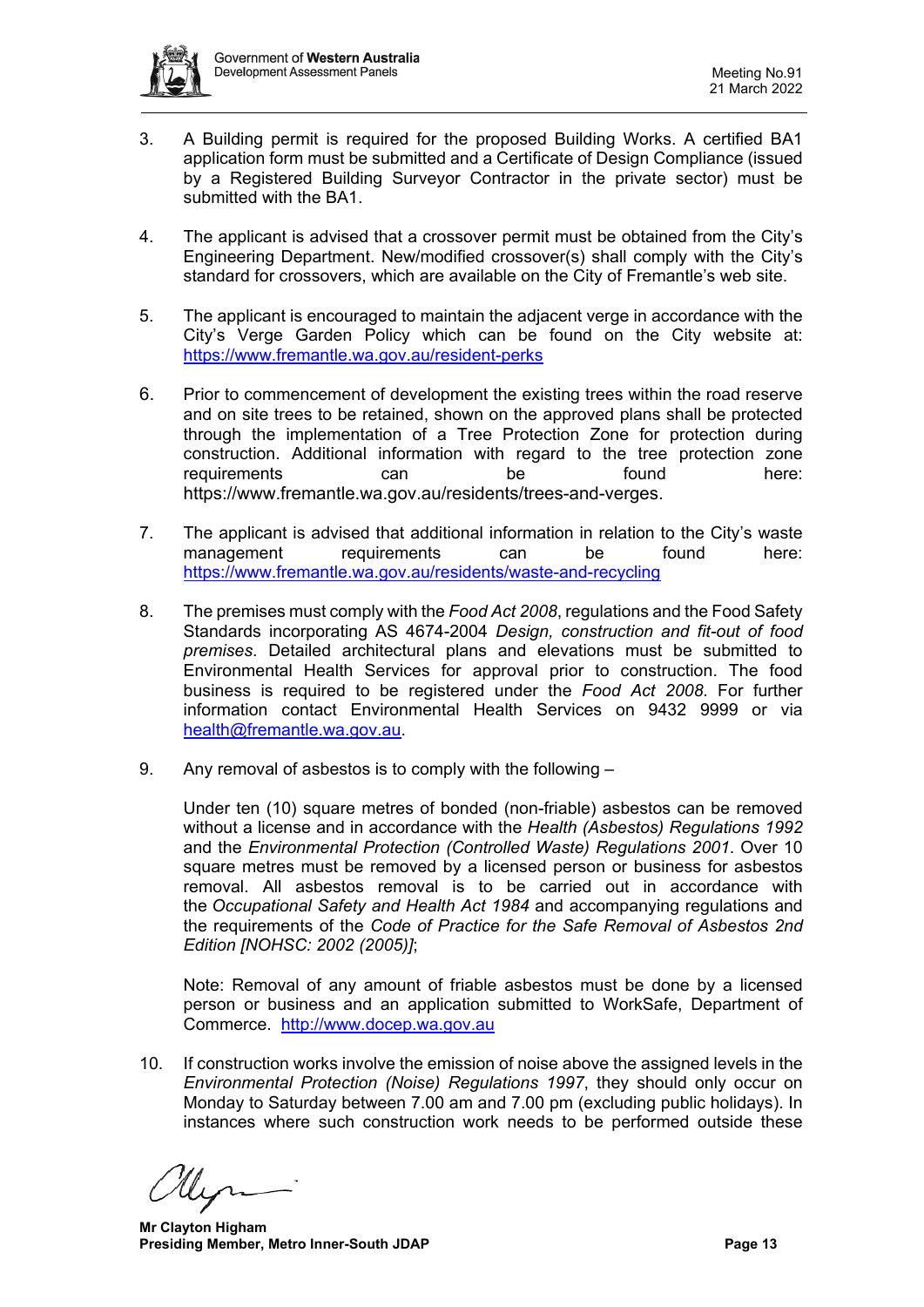

hours, an *Application for Approval of a Noise Management Plan* must be submitted to the City of Fremantle Environmental Health Services for approval at least 7 days before construction can commence.

Note: Construction work includes, but is not limited to, Hammering, Bricklaying, Roofing, use of Power Tools and radios etc.

- 11. All noise from the proposed development must comply with the requirements of the *Environmental Protection (Noise) Regulations 1997* (as amended), such as:
	- 1. mechanical service systems like air-conditioners, exhaust outlets, motors, compressors and pool filters;
	- 2. vehicles;
	- 3. amplified acoustic systems; and
	- 4. patron noise.

It is advised to seek the services of a competent acoustic consultant to assist the applicant to address the potential noise impacts on noise sensitive receivers.

12. The applicant is advised that any signage may be subject to a separate application for planning approval.

**The Report Recommendation (as amended) was put and CARRIED UNANIMOUSLY.**

**REASON: The panel considered that the reuse of the building for a child care premises is a good outcome and based on the information available the use is unlikely to have any undue noise or traffic impact on the residential properties in the locality. While the panel did not support the pylon sign it was considered that an appropriate sign at the entry to the car park could be negotiated with the City.**

<span id="page-13-0"></span>**9. Form 2 – Responsible Authority Reports – DAP Amendment or Cancellation of Approval**

Nil.

<span id="page-13-2"></span><span id="page-13-1"></span>**10. State Administrative Tribunal Applications and Supreme Court Appeals**

| <b>Current SAT Applications</b> |             |                          |                        |             |  |  |  |
|---------------------------------|-------------|--------------------------|------------------------|-------------|--|--|--|
| File No. &                      | LG          | <b>Property Location</b> | <b>Application</b>     | <b>Date</b> |  |  |  |
| <b>SAT</b>                      | <b>Name</b> |                          | <b>Description</b>     | Lodged      |  |  |  |
| DR No.                          |             |                          |                        |             |  |  |  |
| DAP/21/01936                    | Town of     | No. 176 (Lot 40)         | <b>Proposed Office</b> | 09/08/2021  |  |  |  |
| DR 168/2021                     | Victoria    | Burswood Road,           | Tower                  |             |  |  |  |
|                                 | Park        | <b>Burswood</b>          |                        |             |  |  |  |

**Mr Clayton Higham Presiding Member, Metro Inner-South JDAP Page 14 Page 14**